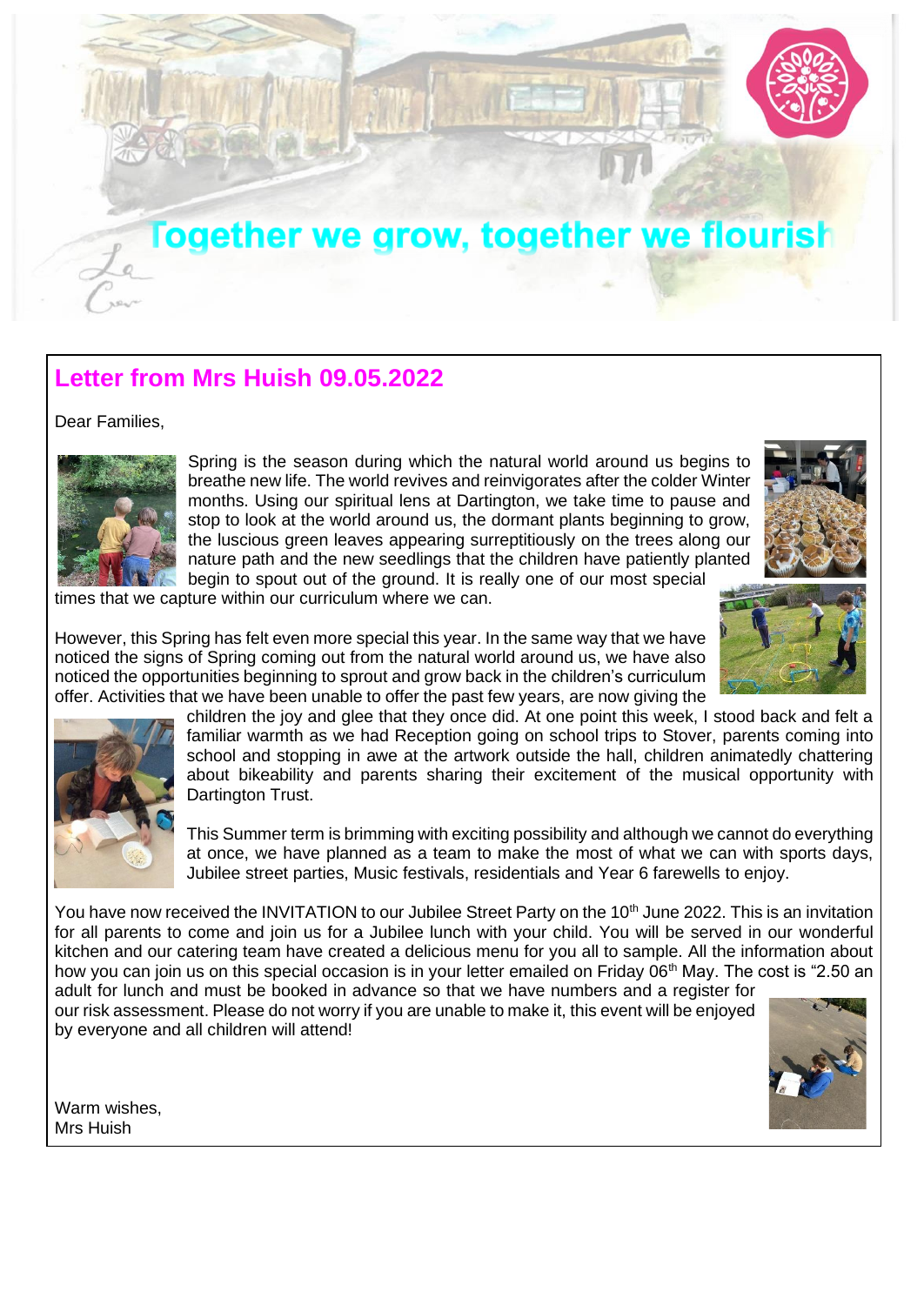#### **Community News:** Reception Trip to Stover



This week, our Reception class went on an exciting trip to Stover Country Park. They had a wonderful time on their first ever school trip and went pond dipping as well as on a story walk, bringing to life one of our favourite stories - We're Going on A Bear Hunt. This really supported our learning for our curriculum focus this term: "Let's Investigate the world around us". A huge thank you to all the parents who came along to support us. We could not have done it without you all!!

#### **Community News: Catering News**



Our school council have been working with our catering manager Linda Keiller giving their thoughts and ideas into the Food for Life scheme and the menu we offer at school. Our menu has now been updated with vegan options and a wider range of choices every day. Don't forget that if your child is in Reception, Year 1 and Year 2, they all receive a free school lunch every day. All you have to do is choose which mouth-watering option you would like! We have an Italian day coming up soon. Book now!

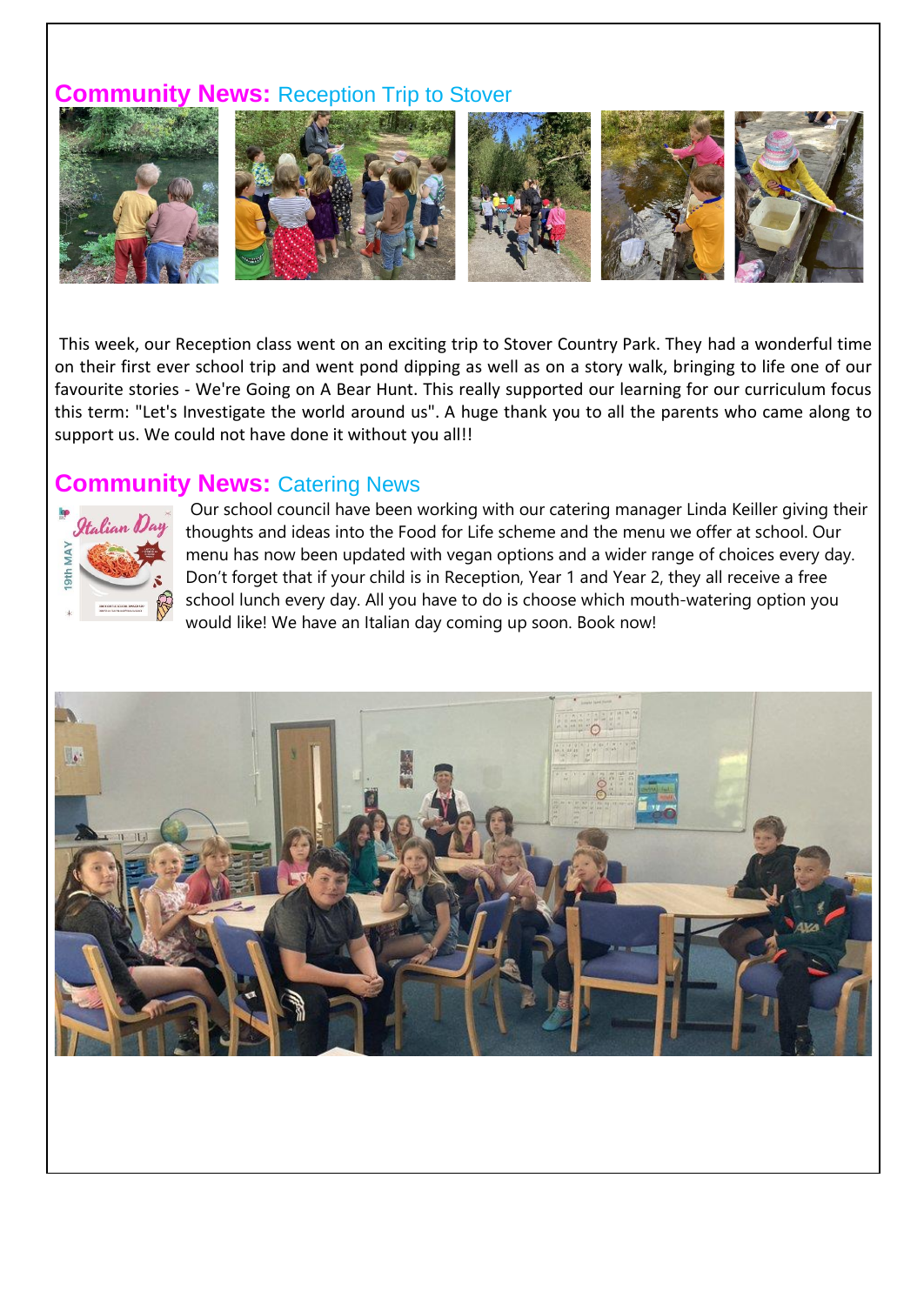## **Community News: Family Support Investment**



Mental wellbeing and support for our children and families is a priority for us at Dartington. We have listened to your feedback about other ways we can support you and listen to you when you need us. Therefore, the Trust has invested some additional budget in Dartington school so that we can have a dedicated family support worker to help to access early help services. Miss Barber has been very interested in this role and was successfully appointed last week. She will be available to listen to families and support needs where she can. Part of her role will be supporting families with

attendance and punctuality, and she will be contacting many of you soon to arrange some meetings and get to know you even more!

### **Staff Update: Exciting News!**

I wanted to share with you some wonderful news. Mrs Davis has welcomed her two twins into the world! She has had a little boy and a little girl and I am sure you will agree, they are super cute!

Also, we wanted to update you on some other exciting news. Mrs Foucher, who has taught at this school for 10 years now, has applied to take a sabbatical next year. She would like the opportunity to invest some time into her own future and is heading back to education herself taking up a masters in Educational Leadership. The Trust are keen to support our staff in their own personal pursuits and we have agreed to her sabbatical so the good news is that Mrs Foucher will return with all her new wisdom to share with us!



To help the school to continue to grow and flourish, we have appointed two new Assistant Head teachers who will be joining the Dartington team in September. Mr Waters, who is relocating from inner city London, will be joining KS2 and Mrs Eversfield, who has relocated from Bradford, will be joining the KS1 team. We are looking forward to you meeting them!